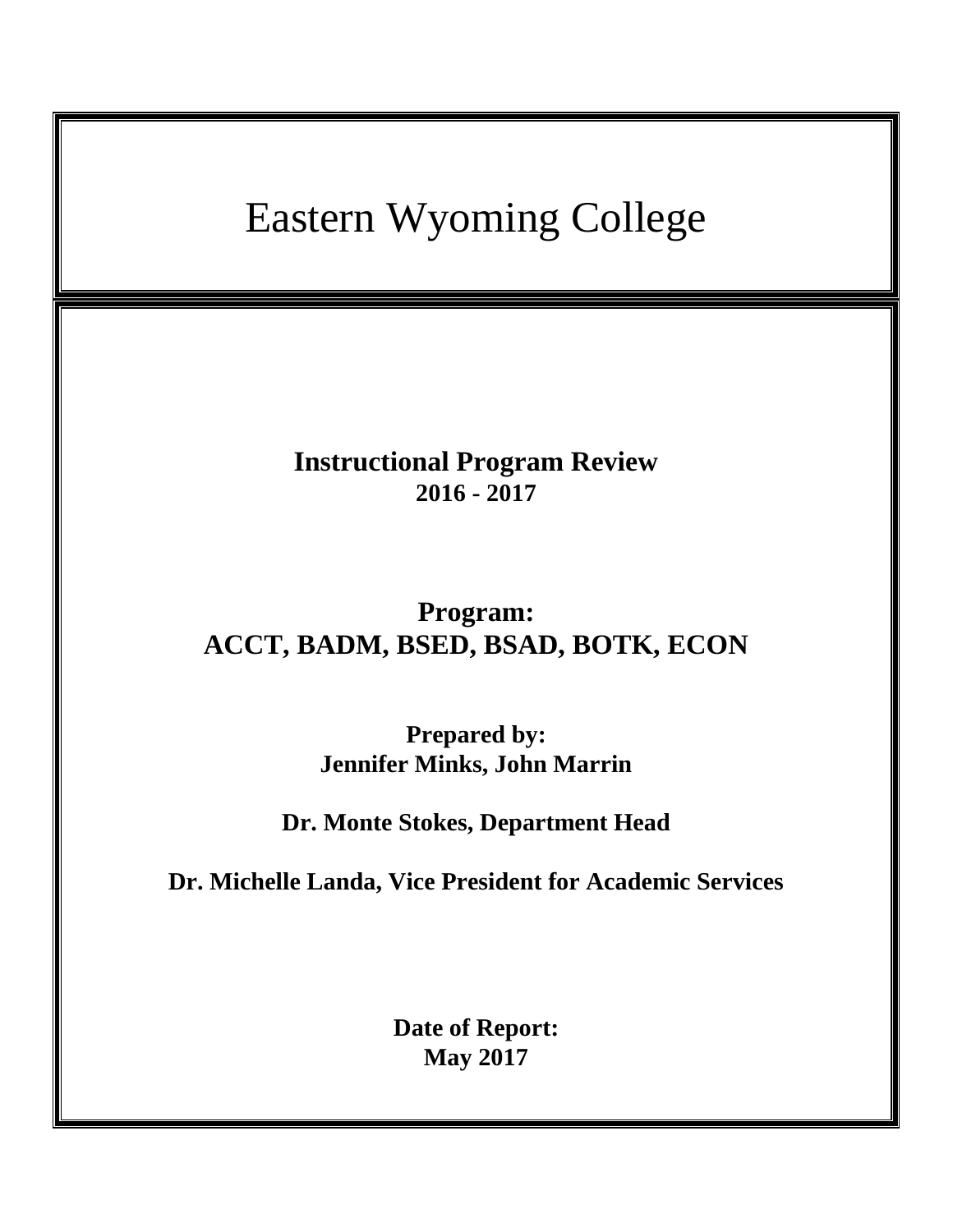# **EASTERN WYOMING COLLEGE Instructional Program Review**

**Program Name:** ACCT, BADM, BSED, BSAD, BOTK, ECON

## **Part I: Statistical Data**

|                                  | 2013-2014 | 2014-2015 | 2015-2016 | 5-Year<br>Average |
|----------------------------------|-----------|-----------|-----------|-------------------|
| <b>Annualized FTE Enrollment</b> | 58.0      | 59.7      | 60.4      | 55.4              |
| <b>Annualized FTE Faculty</b>    | 7.5       | 6.3       | 7.1       | 6.8               |
| # Students                       | 82        | 85        | 74        | 82                |
| # Graduated                      |           |           | 15        | 10                |

FTE = Full-time equivalent Notes: Chart information from EWC Statistical Data for Program Reviews 2015-2016 report

### Modes of Delivery:

 $\vert x \vert$  online  $\vert x \vert$  compressed video  $\vert x \vert$  face-to-face

## **Advisory Committee Members and Title or Role:**

Ashley Harpstreith, Goshen County Economic Development representative Jennifer Booth, Pinnacle Bank Joe Guth, Platte Valley Bank Suzanne Keller, Century 21 Realty Teresa Moore Trenda Weisshaar, Weisshaar and Associates

### **Community Partners or Internships:**

City of Torrington, Weisshaar and Associates, Kenda Knudsen CPA's, Pinnacle Bank, First State Bank, Platte Valley Bank, Hulett School District, State of Wyoming, EWC Foundation

### **Revisions in Curriculum since Last Review:**

Minor revisions to course descriptions, course goals and objectives were completed to align with changes in course content. All BOTK programs will be eliminated beginning in the 2017-2018 catalog.

# **Part II: Narrative Analysis**

### **Description of Community Need:**

Current Community Need/Growth of Industry: The Business programs fulfill career and occupational training to enter the workforce, academic transfer preparation, the upgrading of job skills, personal enrichment, and improvement of critical skills in the areas of mathematics, reading, and writing.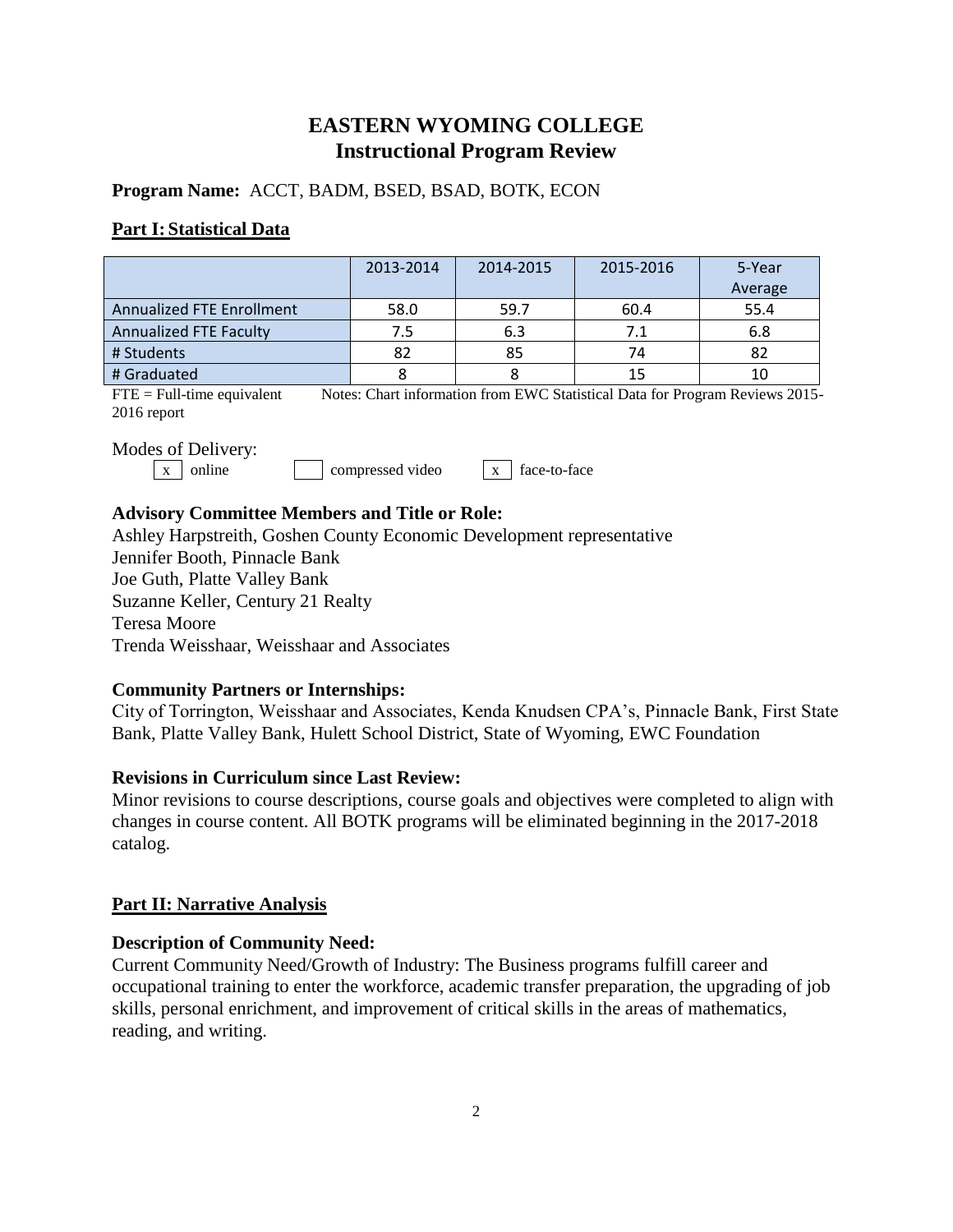Students enroll in AS programs for academic transfer, will receive preparation for transfer and will ultimately lead to professional careers.

The purpose of the AAS degree flexible programs is to provide an individual with entry-level business skills. It emphasizes accounting, office management, and computer skills. It is designed for the student who does not intend to transfer to another college to earn a bachelor's degree. In addition, the program provides business background which would be essential for those interested in insurance, real-estate, sales, and banking. The AAS Business Administration program is ideal for traditional students interested in exploring the business field, but not intending to obtain a four year degree. This program also works well for returning non-traditional students who want to update skills, enrich their personal or business endeavors, or examine new career fields.

In addition to face-to-face delivery of the courses, the AAS in Business Administration is approved for distance delivery. This provides our outreach students with the opportunity to also participate in the objectives of receiving training for the workforce, upgrading job skills, or improving core competency skills while obtaining a degree.

| <b>United States</b>                      | Employment |            | Percent  | Job      |
|-------------------------------------------|------------|------------|----------|----------|
|                                           | 2014       | 2024       | Change   | Openings |
| <b>Accountants and Auditors</b>           | 1,332,700  | 1,475,100  | 10.7%    | 498,000  |
| Bookkeeping, Accounting, Auditing Clerks  | 1,760,300  | 1,611,500  | $-8.4%$  | 172,000  |
| Economists                                | 21,500     | 22,700     | 5.7%     | 7,000    |
| Secretaries and Administrative Assistants | 2,457,000  | 2,521,100  | 2.6%     | 323,100  |
| Wyoming                                   |            | Employment | Percent  | Job      |
|                                           | 2014       | 2024       | Change   | Openings |
| <b>Accountants and Auditors</b>           | 1,941      | 1,989      | 2.5%     | 566      |
| Bookkeeping, Accounting, Auditing Clerks  | 3,957      | 3,413      | $-13.8%$ | 388      |
| Economists                                | 58         | 58         | 0%       | 16       |
| Secretaries and Administrative Assistants | 5,073      | 4,887      | $-3.7%$  | 535      |

#### **Description of State and National Trends**

Other information or comments that would assist the Curriculum and Learning Council: Information on above chart for Wyoming was from Wyoming Long-Term Industry Projections, 2014-1024 [http://doe.state.wy.us/lmi/projections.htm.](http://doe.state.wy.us/lmi/projections.htm) United States data was from the Bureau of Labor Statistics [http://www.bls.gov/emp/ep\\_table\\_102.htm.](http://www.bls.gov/emp/ep_table_102.htm) Job Opening refers to the average annual Job openings due to growth and net replacement.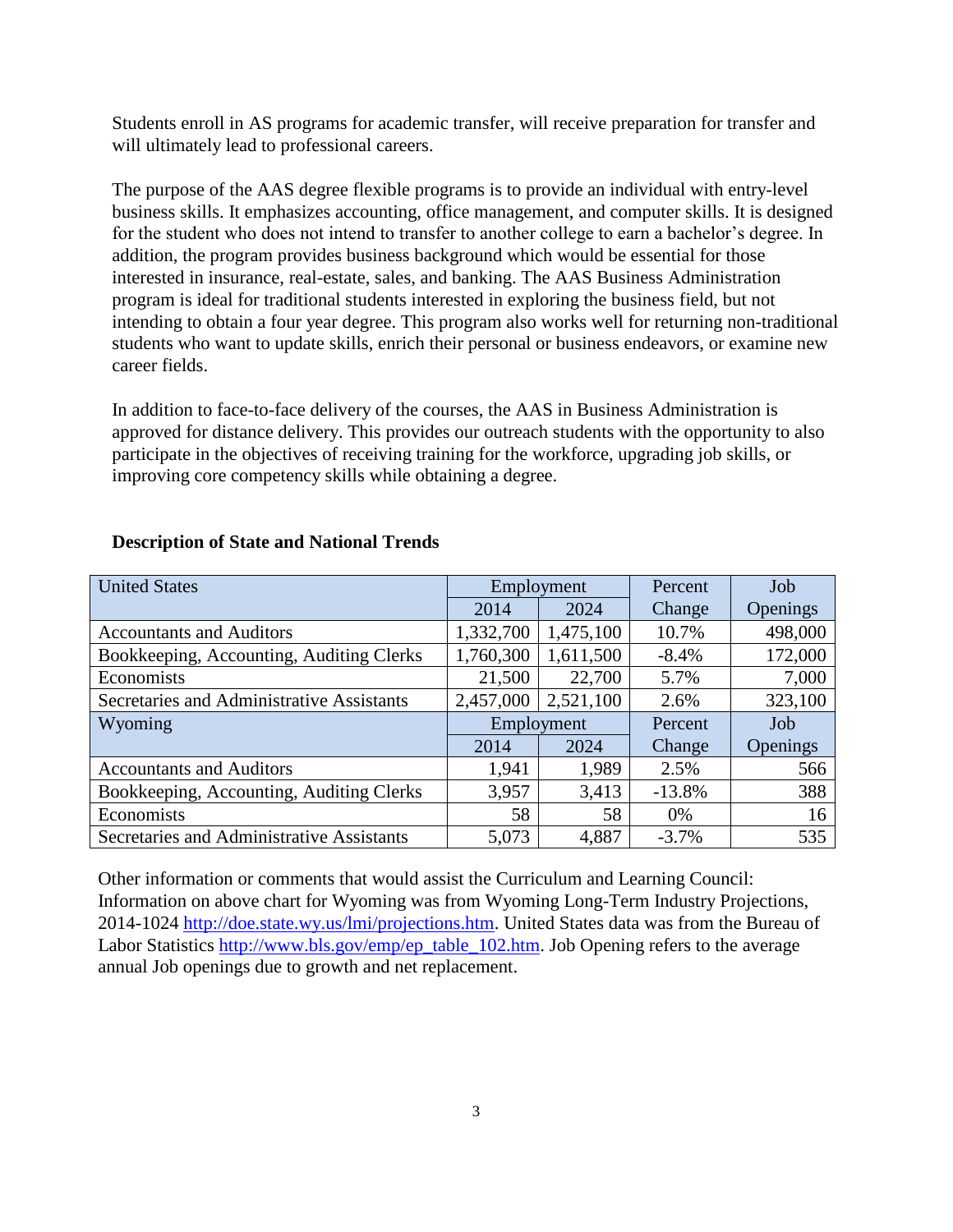| Location             | Pay    | <b>Year or Period</b> |          |          |          |           |
|----------------------|--------|-----------------------|----------|----------|----------|-----------|
|                      | Period | 10%                   | 25%      | Median   | 75%      | 90%       |
| <b>United States</b> | Hourly | \$19.90               | \$25.04  | \$32.30  | \$43.04  | \$57.18   |
|                      | Yearly | \$41,400              | \$52,090 | \$67,190 | \$89,520 | \$118,930 |
| Wyoming              | Hourly | \$20.78               | \$23.60  | \$28.53  | \$37.04  | \$49.85   |
|                      | Yearly | \$43,218              | \$49,097 | \$59,355 | \$77,038 | \$103,684 |

State and National Wages (for 2015-2016): Accountants and Auditors

State and National Wages (for 2015-2016): Bookkeeping, Accounting, Auditing Clerks

| Location             | Pay    | <b>Year or Period</b> |          |          |          |          |
|----------------------|--------|-----------------------|----------|----------|----------|----------|
|                      | Period | 10%                   | 25%      | Median   | 75%      | 90%      |
| <b>United States</b> | Hourly | \$11.03               | \$14.22  | \$17.91  | \$22.56  | \$27.84  |
|                      | Yearly | \$22,940              | \$29,570 | \$37,250 | \$46,920 | \$57,920 |
| Wyoming              | Hourly | \$10.75               | \$13.96  | \$17.66  | \$21.86  | \$26.34  |
|                      | Yearly | \$22,357              | \$29,025 | \$36,729 | \$45,473 | \$54,787 |

### State and National Wages (for 2015-2016): Economists

| Location             | Pay    | <b>Year or Period</b> |          |          |           |           |
|----------------------|--------|-----------------------|----------|----------|-----------|-----------|
|                      | Period | 10%                   | 25%      | Median   | 75%       | 90%       |
| <b>United States</b> | Hourly | \$25.26               | \$34.07  | \$47.68  | \$64.46   | \$85.08   |
|                      | Yearly | \$52,540              | \$70,870 | \$99,180 | \$134,080 | \$176,960 |
| Wyoming              | Hourly | \$26.44               | \$30.25  | \$35.04  | \$42.63   | \$51.81   |
|                      | Yearly | \$55,009              | \$62,931 | \$72,866 | \$88,666  | \$107,768 |

| State and National Wages (for 2015-2016): Secretaries and Administrative Assistants |  |  |  |  |
|-------------------------------------------------------------------------------------|--|--|--|--|
|-------------------------------------------------------------------------------------|--|--|--|--|

| Location             | Pay    | <b>Year or Period</b> |          |          |          |          |
|----------------------|--------|-----------------------|----------|----------|----------|----------|
|                      | Period | 10%                   | 25%      | Median   | 75%      | 90%      |
| <b>United States</b> | Hourly | \$10.03               | \$12.80  | \$16.31  | \$20.52  | \$24.77  |
|                      | Yearly | \$20,870              | \$26,630 | \$33,910 | \$42,690 | \$51,520 |
| Wyoming              | Hourly | \$12.30               | \$14.67  | \$17.82  | \$21.38  | \$23.86  |
|                      | Yearly | \$25,590              | \$30,513 | \$37,069 | \$44,465 | \$49,631 |

Other information or comments that would assist the Commission:

State information on these charts was from the Wyoming Wage Survey [http://doe.state.wy.us/lmi/OES\\_toc.htm.](http://doe.state.wy.us/lmi/OES_toc.htm)

National wage data are from the Bureau of Labor Statistics (BLS) at the U.S. Department of Labor. National wage estimates are developed by BLS [http://stats.bls.gov/oes/current/oes\\_nat.htm.](http://stats.bls.gov/oes/current/oes_nat.htm) State and national occupation information is classified using the Standard Occupation Classification (SOC) system.

#### **Activities in Support of Student Recruitment and Retention:**

In support of retention, faculty led a trip to the supercomputer in Cheyenne in the fall of 2014. Faculty are actively involved in recruiting by visiting the Torrington high school and contacting each prospective business student who submits an application indicating an interest in majoring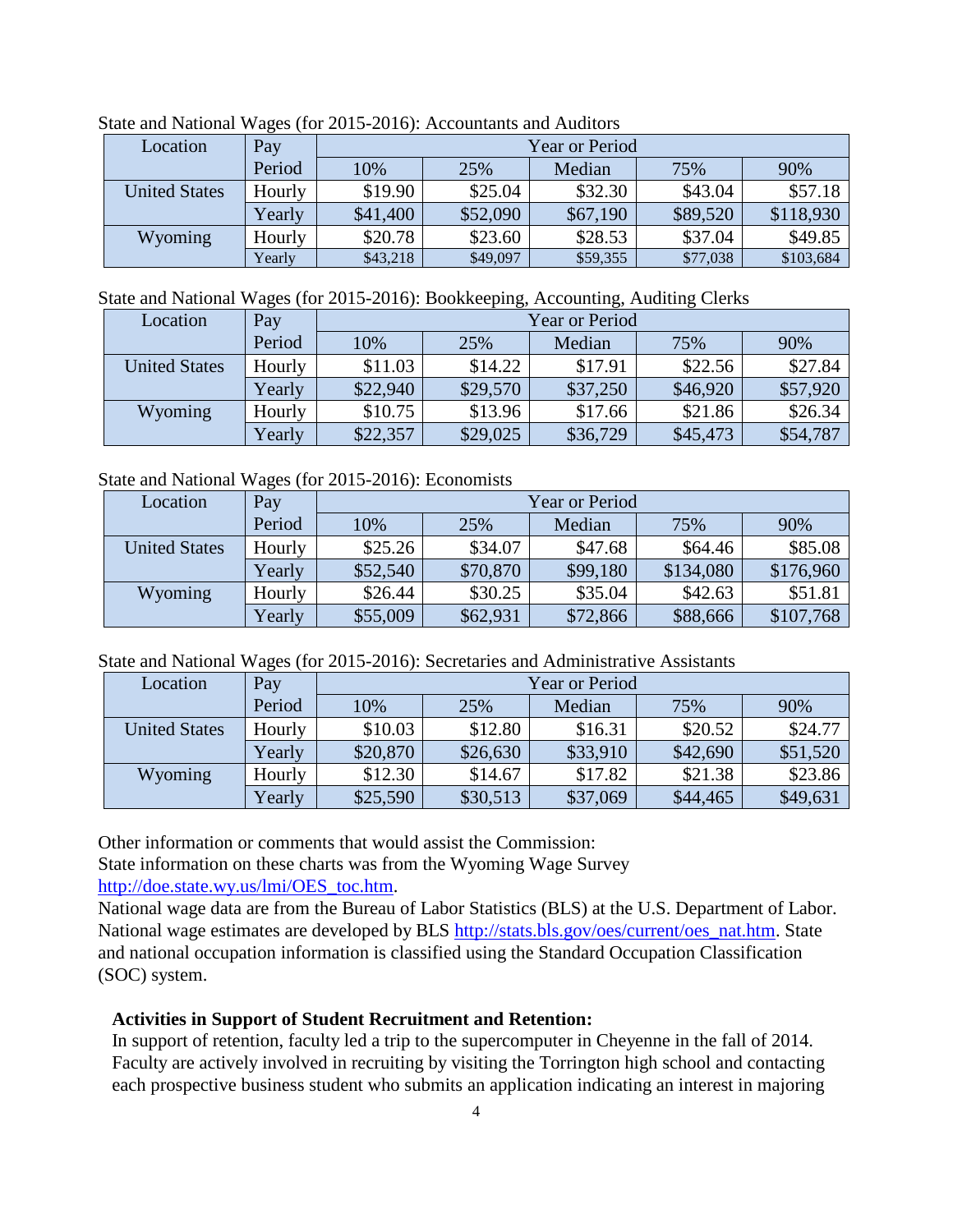business. Faculty support student recruitment by participating in Technology Day each fall and Lancer Look each spring.

### **Assessment of Student Learning:**

Student learning is measured through classroom assessment techniques (which are documented each semester), through course assessment (which is documented each year), and through a culmination program assessment (which is reported on a fall to summer basis).

### AS Program Assessment

Assessment has three parts: core competency rating, CAAP testing, and program exam.

Students were rated in the five competency areas—Communication Skills, Analytical and Quantitative Reasoning, Information Literacy, Technology Skills, and Social Awareness. (Raking:  $4 =$  advanced,  $3 =$  proficient,  $2 =$  partially proficient,  $1 =$  novice).

| <b>Competency Ratings</b>     |                                 |                                 |  |  |  |  |
|-------------------------------|---------------------------------|---------------------------------|--|--|--|--|
| <b>Spring 2014 results</b>    | <b>Spring 2015 results</b>      | <b>Spring 2016 results</b>      |  |  |  |  |
| Only one student completed    | All five of the students scored | Four of the five students       |  |  |  |  |
| the Program Assessment.       | either proficient or advanced   | scored either proficient or     |  |  |  |  |
| Student scored either         | in all five competency areas.   | advanced for all five areas.    |  |  |  |  |
| proficient or advanced in all |                                 | One student scored proficient   |  |  |  |  |
| five competency areas.        |                                 | or advanced in three of the     |  |  |  |  |
|                               |                                 | five competency areas, while    |  |  |  |  |
|                               |                                 | scoring partially proficient in |  |  |  |  |
|                               |                                 | the other two areas.            |  |  |  |  |

The CAAP test is given to all AA/AS graduates. It is a national test in the areas of writing, math, reading, critical thinking, and science. We are able to see how our students score in these areas compared to the national average of all students across the country taking the same tests.

| <b>CAAP Testing</b>            |                                  |                                 |  |  |  |  |
|--------------------------------|----------------------------------|---------------------------------|--|--|--|--|
| Spring 2014 results            | Spring 2015 results              | <b>Spring 2016 results</b>      |  |  |  |  |
| Results were as follows: One   | Results were as follows: Two     | Results were as follows: Two    |  |  |  |  |
| student was at or above the    | of the five students were        | of the six students were above  |  |  |  |  |
| national average in two of the | above the national average in    | the national average in four of |  |  |  |  |
| five areas.                    | four of the five test areas. One | the five test areas. Two        |  |  |  |  |
|                                | student did not complete the     | students did not complete the   |  |  |  |  |
|                                | CAAP test.                       | CAAP test.                      |  |  |  |  |

Students completed a program exam coving program specific areas. The program was revised in 2015. Student graduating in 2014 were tested on the following areas: Accounting, Economics, Statistics, and Business Law. After the exam revision, students were tested on: Accounting, Economics, Statistics, Business Law, Marketing and Information Management. The benchmark is 70% in each area tested.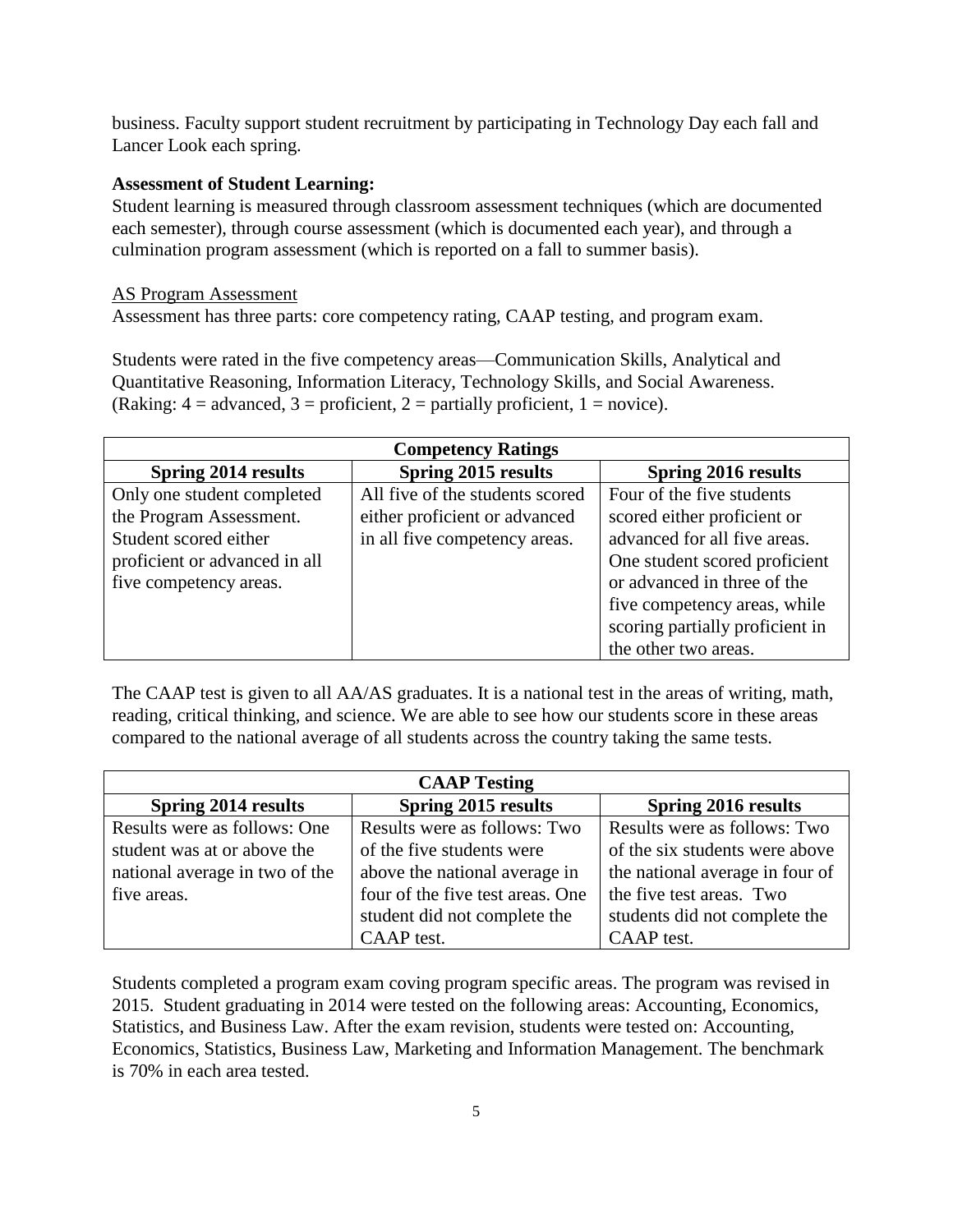| <b>Program Exam</b>           |                                 |                                 |  |  |  |
|-------------------------------|---------------------------------|---------------------------------|--|--|--|
| <b>Spring 2014 results</b>    | <b>Spring 2015 results</b>      | <b>Spring 2016 results</b>      |  |  |  |
| Accounting $1/1$              | Accounting 3/5                  | Accounting $1/6$                |  |  |  |
| Economics 1/1                 | Economics 3/5                   | Economics 4/6                   |  |  |  |
| Statistics 1/1                | Statistics 2/5                  | Statistics 2/6                  |  |  |  |
| Business Law 0/1              | Business Law 3/5                | Business Law 2/6                |  |  |  |
|                               | Marketing 4/5                   | Marketing 6/6                   |  |  |  |
|                               | Information Management 1/5      | Information Management 4/6      |  |  |  |
| Overall test score of 70% for | Overall test scores ranged      | Overall test scores ranged      |  |  |  |
| the only student completing   | from 51% to 89% with three      | from 59% to 76% with two        |  |  |  |
| the assessment. Student       | students averaging 70% or       | students averaging 70% or       |  |  |  |
| received specific feedback    | higher. One student was above   | higher. One student was above   |  |  |  |
| addressing areas of strength  | the benchmark in all six areas. | the benchmark in all six areas. |  |  |  |
| and weakness.                 | Two students were above the     | Two students were above the     |  |  |  |
|                               | benchmark in at least four of   | benchmark in at least four of   |  |  |  |
|                               | the six areas. Each student     | the six areas. Each student     |  |  |  |
|                               | received specific feedback      | received specific feedback      |  |  |  |
|                               | addressing their areas of       | addressing their areas of       |  |  |  |
|                               | strength and weakness.          | strength and weakness.          |  |  |  |

# AAS and Certificate Program Assessment

The program assessment is incorporated into the Business Office Capstone course. Program assessment activity is a website portfolio demonstrating competencies in program specific areas and core competencies. The benchmark is 80%.

No data is available for the reporting period. Program assessment reports were not filed. New faculty member John Marrin will be responsible for reports starting with the 2016/2017 academic year.

### **Strengths of the Program and Faculty:**

Major strengths of the AS programs include the following:

- Current, relevant material
- Current business topics/issues
- Integration of technology in all of the courses
- Large outreach and instructional support
- Extensive online course offerings providing flexibility to students and community

Major strengths of the AAS programs and certificates include the following:

- Flexibility in allowing for elective choices
- Internships to gain work-related experience
- Alternative to traditional 4-year business degree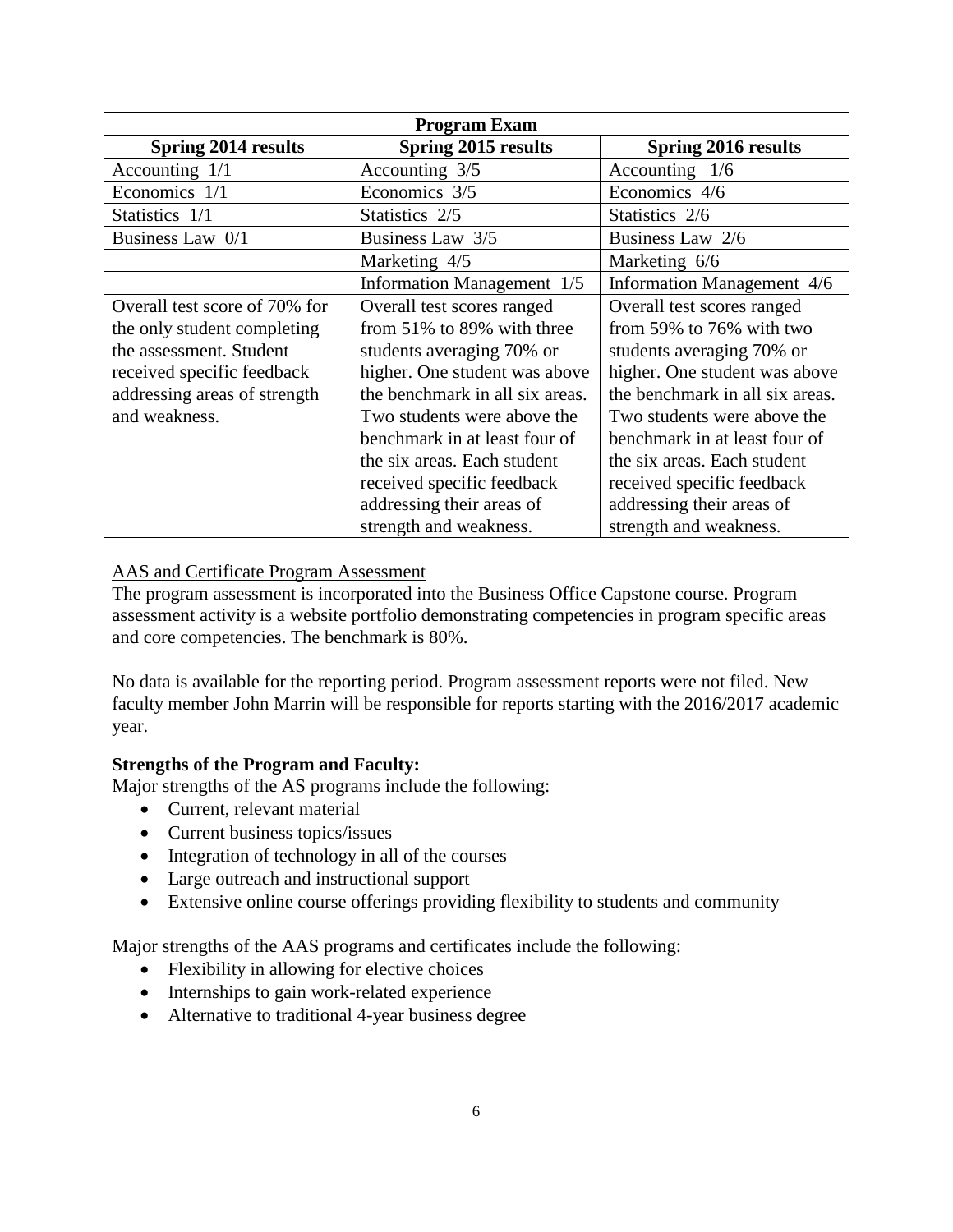Faculty in the Accounting, Business Law, Economics, Marketing, Management, and Statistics courses hold degrees at the Master and Doctorate level. Faculty also have relevant, real-world work experience in their respective disciplines.

#### **Part III: Recommendations**

#### **Faculty Recommendations:**

#### Regarding the AS Program

Scores on the program exam have not been where faculty would like. We have made some adjustments, and plan to re-evaluate the exam and its components for additional modifications. Recent faculty changes will necessitate faculty to re-evaluate the projects used in the competency ratings.

The identification of students who are not "at level" mathematically will be a prominent issue to completion of the program. Instructors and advisors will work closely with students who need intervention in math in order to succeed in this rigorous program. Results of the program exam indicate weakness in retention of basic business concepts. While weaknesses vary from year to year, statistics has consistently been identified as a weakness area for our students. Instructors will identify specific learning outcomes not met in the weakness areas and will reinforce those areas through new and/or reinforced methods.

#### Regarding the AAS and Certificate Programs

The web site portfolio project is providing us with a valid, effective assessment of student learning. It will be continued in future semesters. We will continue to ask students to incorporate projects which demonstrate the core competencies. The program is effective in preparing students for entry-level business positions as evidenced by the level of achievement on the program assessment and grades of the students. We have no recommendations for change to the program at this time.

#### **Continuous Improvement Plan**

Recruitment and retention remain critical areas of concern. Numbers in the program the last three years have been increasing. A concerted effort to market the programs must be made by business faculty in addition to the recruiters if the program is to continue to grow. As the programs experience growth, additional faculty will be necessary to meet the expanding course offerings.

Retention is also a concern, in many aspects. Faculty are aware of many students deciding to transfer early without a degree. While sound advising practices may lessen the number of students transferring early, in many cases it truly is in the student's best interest to transfer early without earning a degree. Another problem is retaining students in the program until they earn a degree. Due to the math sequence, students often change majors to Interdisciplinary Studies in order to graduate in the traditional four semester time frame, while the bulk of courses taken are all business courses. By advising students about the importance of the math sequence and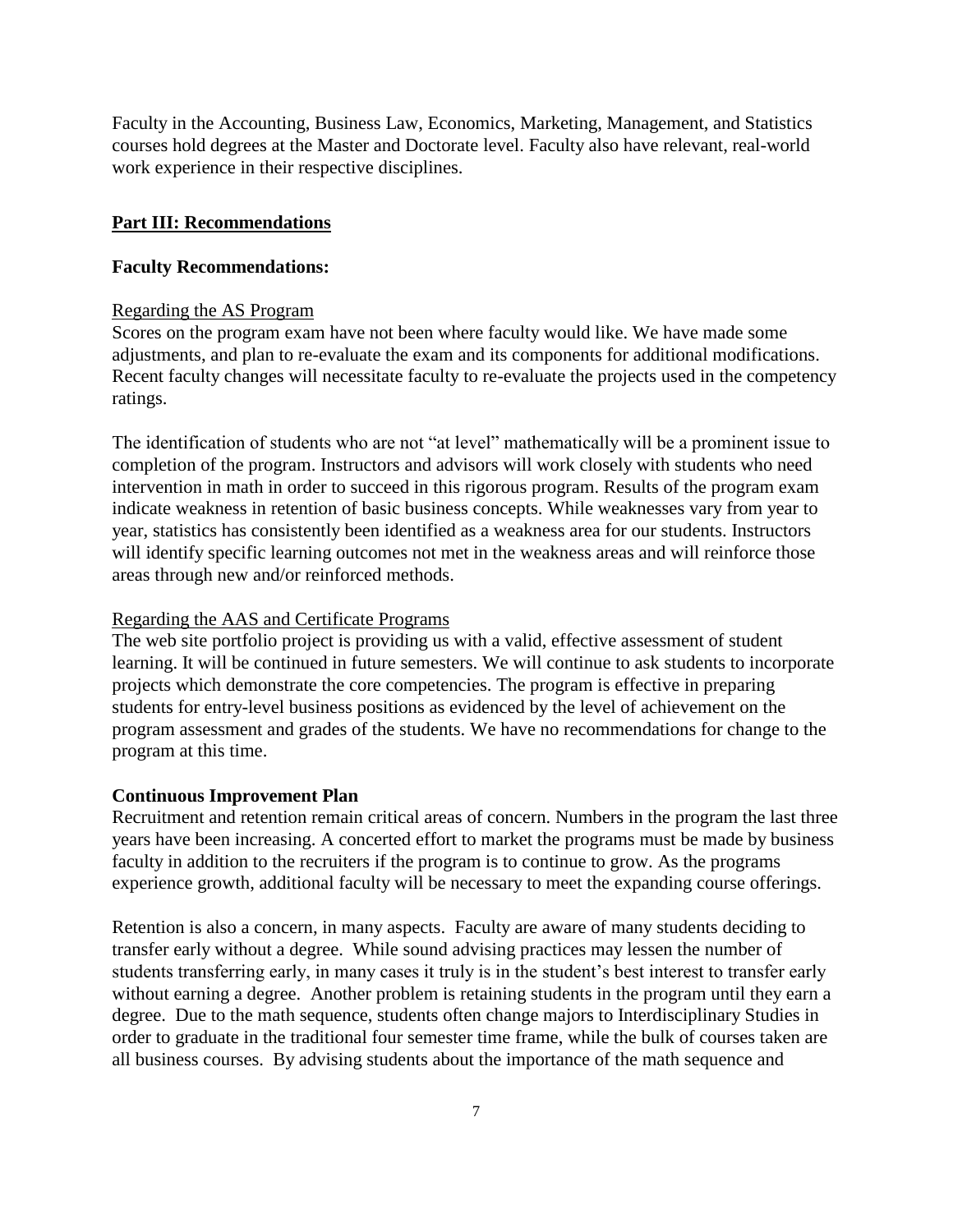ensuring students who test into remedial math courses enroll right away, faculty hope to retain more students in the program.

#### **Action Plans - Year One through Year Three**

Faculty wish to better integrate technology into all business courses. Faculty will explore the hybrid course option further as a means of integrating technology and providing students with a flexible learning environment.

Curriculum will be continually updated to stay relevant with current business practices and needs. It is necessary to provide students with current, relevant material.

Community recruitment activities will be enhanced to better inform the community of course offerings. Effort will be made to meet community educational needs and training.

At least one business faculty will attend the annual Wyoming Future Business Leaders of America (FBLA) conference to award a division scholarship to top performing students for recruiting purposes. A presence at the FBLA conference will expose possible future students to EWC and what the college has to offer.

Entrepreneurship courses will be brought back on the EWC campus in a face-to-face or hybrid format. Currently three of the four courses are taught by adjunct faculty and have low enrollment. Faculty are hopeful that by bringing the courses back to campus, enrollment will be improved.

#### **Advisory Committee Recommendations:**

Advisory Committee Members meet twice during the academic school year. Recommendations in the past three years have focused on stressing employability skills and communication skills. Committee members approve of the software program training and the course selection for the program. They continue to stress the importance of occupational internships, though understand the limited placement opportunities and competition from the high school program for training placements.

Attending business representatives discussed the expectations of graduates entering the workforce and gave suggestions on ways students could enhance their employability. They also discussed their perception of the employment outlook in our city, county, and state. Discussion was held regarding the programs covered by the Perkins Grant with recommendations including increased emphasis on public speaking skills and community networking. The business representatives encourage students to become involved in community organizations throughout their educational and employment years.

Advisory committee members have given pointers to students on how to look and act when going to an interview. Interview tips included researching the potential employer prior to the interview, having specific questions ready to ask the potential employer, bringing copies of your resume, dressing appropriately, having business (not personal) references, and acting interested.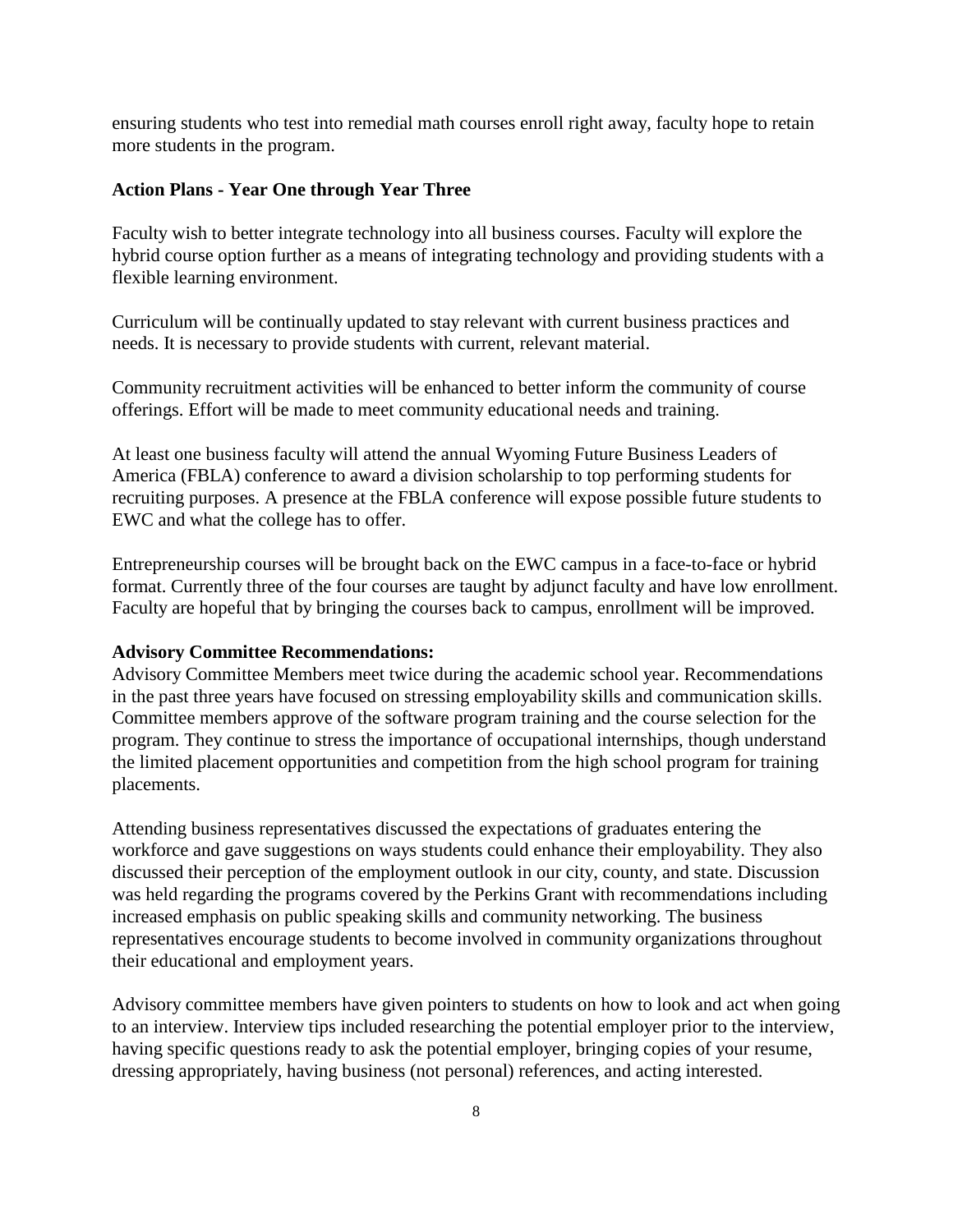**Department Head Recommendations:** I recommend the college continue the Business and Administrative Services and Economics curriculum and support the faculty in their efforts to start more relevant classes in this area. Annualized FTE enrollment for the Business and Administrative Services and Economics areas has been on a steady increase over the last 3 years and remains one of the larger areas of the college. The number of annual degrees/certificates has also increased over this 3 year period from 8 to 15. Previous Department Head Recommendations suggested that the program grow the on campus enrollments. I had Xi Feng breakdown the Torrington campus students vs off-campus students and he was able to show that the on-campus enrollment is well over 60% in most of the business areas. We feel this is a good place to be.

The college has two excellent faculty teaching full-time in this area. Jennifer Minks just received tenure this year and continues to maintain her CPA license as well as advises Phi Theta Kappa. John Marrin is a new addition to the team this year and provides a wealth of knowledge and experience to the programs. John has an MBA and many years of business and administrative experience that he can bring to the class room. He also has an agriculture background and has helped the Ag department by teaching some of the classes in Agri-Business. The college should make an effort to emphasize the quality of faculty in recruiting and marketing.

Looking at data from the Bureau of Labor Statistics along with program numbers and degrees in the Business Office Technology Certificates and AAS degree, it was recommended by the business faculty to terminate this program. CLC agreed, and these programs were removed from the college catalog. The same resource also revealed increased demand for accountants, auditors, and economists. John Marrin has offered a new Management Course this spring that is a hybrid course with several local non-traditional students enrolled. John will be offering a similar course in marketing next fall. Both Jen and John are looking at other more relevant classes to offer in the program to replace the Business Office Technology classes. I recommend we continue efforts to have a modern, relevant curriculum with business partnerships. I feel this will allow our college to continue to grow the programs and help increase graduation rates.

We have moved to more face to face classes in entrepreneurship for the students due to low enrollment in the outreach courses. Our faculty attend UW articulation meetings to stay updated on any changes and to ensure easy transfer for our EWC students. With the retirement of Rick Vonburg, the statistics courses have been moved to mathematics area. This will change the business outcomes assessment tool by removing statistics questions from it.

The biggest concern I see for this program is the graduation rates. On a 5 year average, it is at 12%. As a group, we have discussed possible reasons for this and how to address it. For one, a lot of students transfer before they complete all of the graduation criteria. The other reason suggested is many students don't have the math skills when they come here, and find it difficult to meet the math requirements for the degree. I suggested a couple options and the faculty will continue working on possible solutions. Having a capstone course that is tied to a grade might allow the students in their last semester to complete all the portfolio material needed and take the written exam more seriously. The other suggestion I have is either through advising or perhaps a